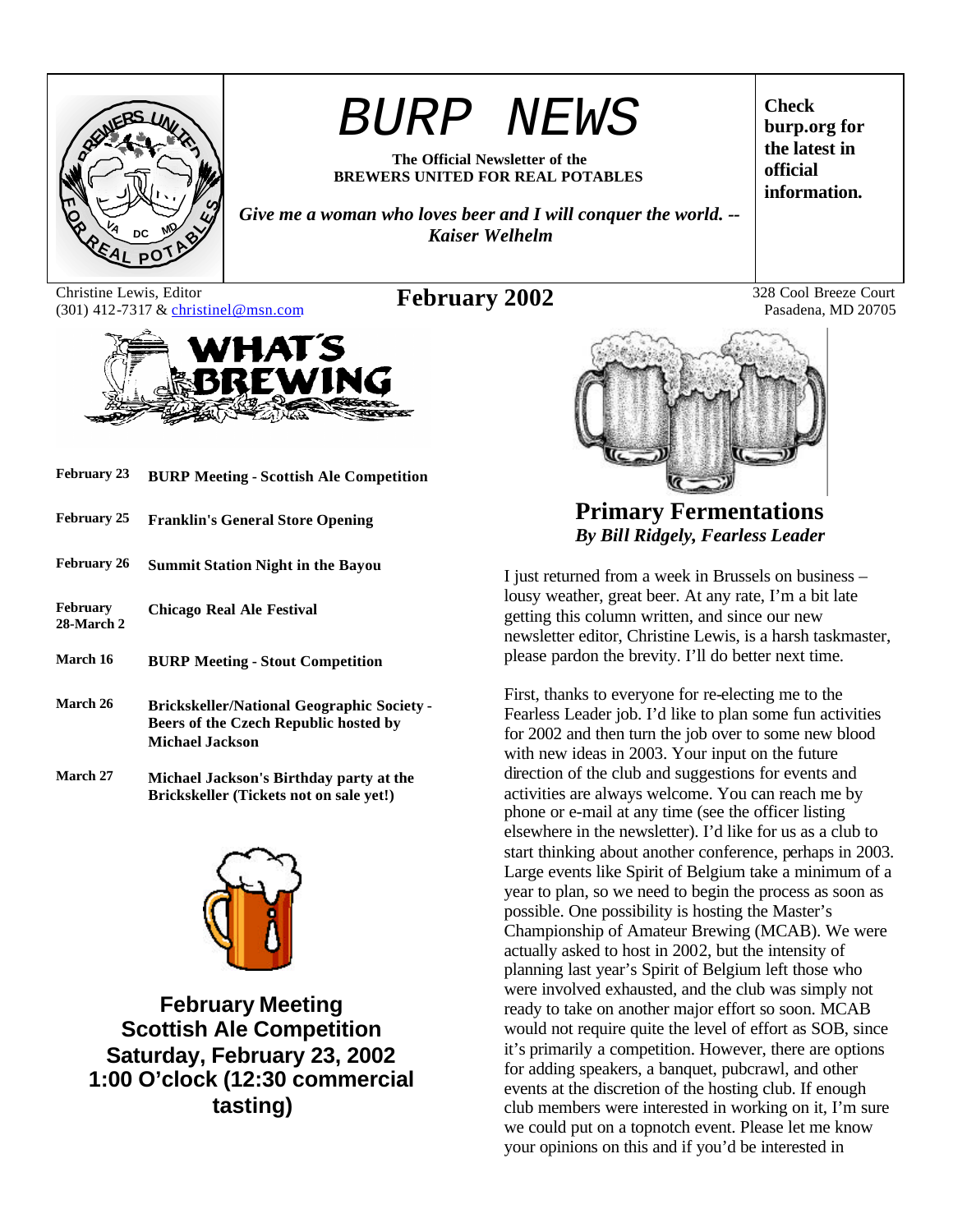helping out if we were to make a proposal to the MCAB board.

Special thanks go to Peter and Joyce for hosting the January BURP meeting at their place in Clifton. It's always been one of my favorite venues, and I hope they'll continue to offer it as a prime cold weather indoor site. Thanks also to Alison Skeel for coordinating not only the club elections but also the pale ale competition (with help on the latter from new Culture Ministers Robert Stevens & Steve Marler). Alison is one of those rare folks who works hard for the club whether in an official capacity or not. She's a true gem, and we're lucky to have her as a member.

It's lager-brewing season once again, so I hope everyone's working hard on those pilsners, bocks, Vienna's, and other classic examples. Wendy and I just brewed our annual pils and can't wait to try it out. We're debating on making a maibock or a fest for our next effort.

I'm looking forward to seeing everyone for the February meeting. Should be a fun time, especially with the Scottish ale theme. Until then, slainte mhor (Celtic for Good Health).



# **BURP EDUCATION UPDATE**

*By Wendy Aaronson, Minister of Enlightenment*

2002 BJCP EXAM PREPARATION CLASS: The BJCP exam preparation class is in full swing. The twelve students have heard presentations from Tom Cannon, Phil Sides, Paul Kensler, and me on topics covering an overview of the BJCP, philosophy of judging, malt, mashing, yeast and fermentation, adulterated (doctored) beers, and the brown ale, bitter and English pale ale, American pale ale, and India pale ale categories. In a few more months, they'll be ready to take the BJCP exam.

FEBRUARY COMMERCIAL BEER TASTING: Do you know the history of brewing Scottish ales? Can you distinguish between the Scottish ales and the bitter and English pale ales? Did you know that a wee heavy (Scotch strong ale) is not even judged in the Scottish ale category? Are you interested in judging Scottish ales and Scotch Strong ales at the club competition? If you

answered no to any of the first three questions or you answered yes to the last question, or you just want to reeducate yourself in these styles, or you just want to get an earlier start, then join BURP's own Scot from Clan Montgomery and MacAthair in full regalia at a commercial beer tasting beginning at 12:30 p.m. just before the meeting on February 23.

JUDGE'S CORNER: Do you want objective feedback on your homebrewed beer, but it doesn't fit into the category that is being judged at the club competition? If so, then bring a bottle and your complete recipe, including process parameters such as mashing schedule and fermentation specifics to the meeting. A BJCP judge will be available between 2:00 –3:00 p.m. to evaluate your beer, review your recipe, and discuss how to improve it.



**Culture corner** *By Steve Marler and Robert Stevens, Co-Ministers of Culture*

## February Competition

February's competition features Scottish Ales, including Strong. Those are Categories 5A, 5B, 5C and 11B in the BJCP Guidelines.

Please have your entries (2 bottles, no draft) at the meeting by 1:30.

Upcoming Competitions

March will be the Dan McCoubrey Memorial Stout Competition. April will be IPA.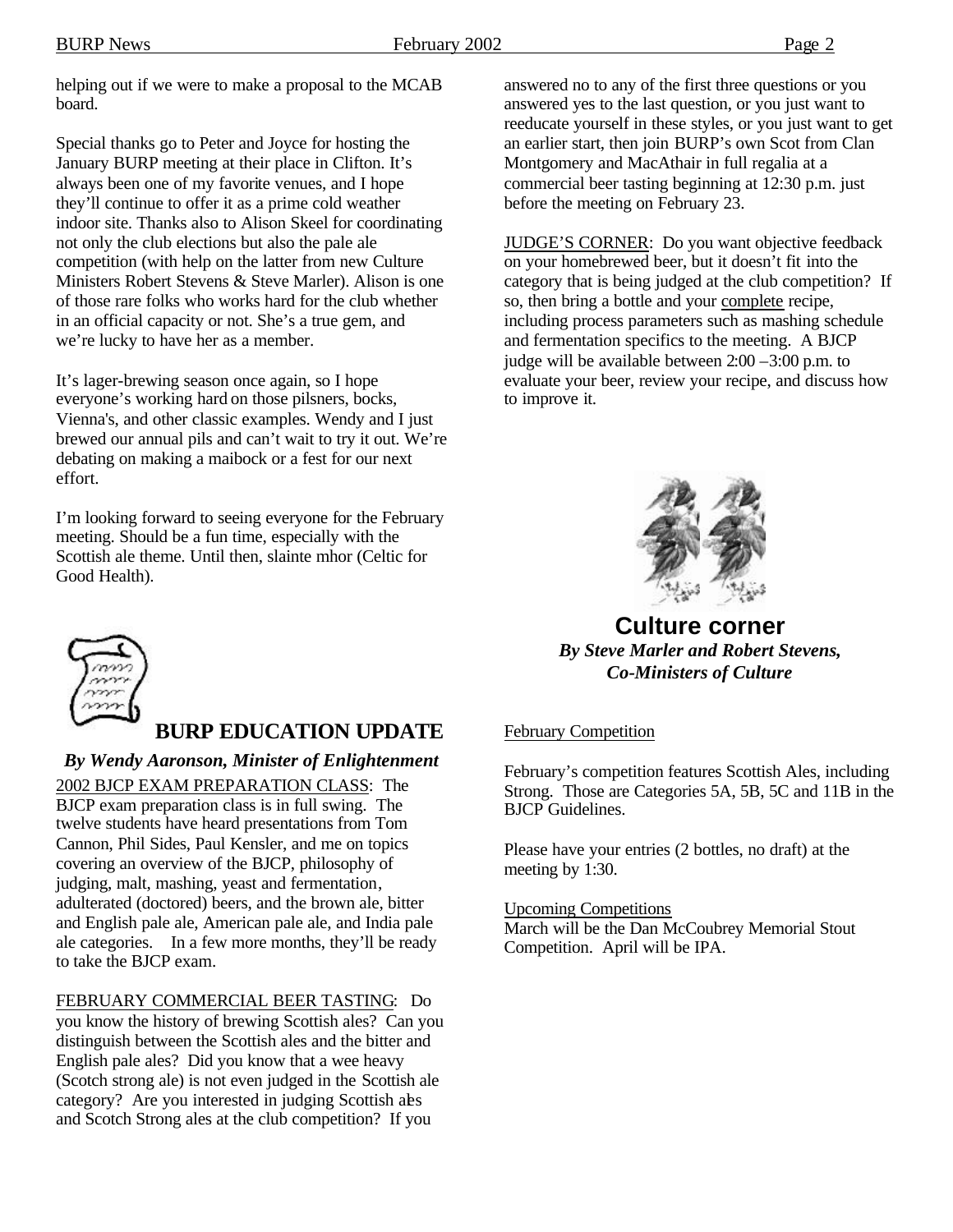

## **Summit Station Dinner**

On Tuesday, February 26, 2002 at 7:00PM, Summit Station in Gaithersburg, MD presents A Night in the Bayou Dinner, a four-course meal paired with beer. Starting will be a Kolsch welcome beer, then a Seafood Creole appetizer served with Irvington Pale Ale, followed by Louisiana Mirliton Salad served with an IPA. The main course is Blackened Pork Tenderloin Medallions served with Scotch Ale. And for dessert, Homemade Crescent City Pecan Pie served with North Pole Porter. Reservations are required, and the cost is \$29.95 per person plus 5% tax and 18% service charge. Call Summit Station at 301-519-9400 to reserve your seat or visit their website at

http://montgomerycountymd.com/dining/summit.htm



Mike Franklin, owner of Franklin's General Store, expects to open the doors to his muchanticipated restaurant and brewpub on February 25, 2002. The new building, built from the ground up and situated next to the current general store and deli, is an interesting melding of dark wood floors, neon signs, corrugated metal, bright colors and a copper bar. Picture windows provide a fish bowl view of the second floor brewery and fermentation tanks. When the new Franklin's opens, the general store section (which features great kids and adult toys, greeting cards, games, microbrews, wine and gourmet foods) will be expanded into the current deli section and will be directly connected to the brewpub.

Because of an unforeseen leak in the steam jacket of their 10bbl Bohemian brew kettle, Mike will open the brewpub with only one Franklin's beer on tap, a blond ale. Franklin's brewmaster, Charles, is furiously brewing and hopes to have 8-10 house beers on tap over the next few months. Some of these brews promise to be interesting, as a relationship has been established with a friend of the University of Maryland

Fermentation Scale -up Facility to provide a wide variety of strains of yeast.

The bar, located on the second floor, will have room for a small crowd of 30-40, both seated and standing. Cigarette smoking will be allowed at the bar only. Bartenders will serve a combination of house and guest beers at first, and then will transition to house brews only (with two American megabrews in bottles for the less adventuresome patrons). They will also feature 40+ varieties of wine; no hard liquor will be served. Growlers will be available to go at both the upstairs bar and the downstairs carry out window. Mike has also hired an experienced chef who promises to take their food to a whole new level. Franklin's is located on Route 1 in Hyattsville, just south of College Park. Contact Ken Carter for directions or more information at kjcarter@deans.umd.edu.



## **News from the Libeery** *By Wendy Schmidt*

The BURP Libeery has many newsletters from other Homebrew Clubs and organizations that span many years. One newsletter that we have that might bring a twinge of nostalgia to some folks is the Brew America News that Miles Smith produced while he ran the now defunct Brew America Homebrew Supply Store in Vienna, VA. Each month this year we will try to highlight some of the newsletters from other organizations that we have in the Libeery. Our collection of Brew America News, though not complete, spans from Fall 1993 to the last edition (which is not dated, but was sometime in early 2000). Miles usually printed a homebrew recipe in each edition of his newsletter. Some of the recipes that he included were Heineken clone??, You Scratch Maibock (I'll scratch Euhrs), Blackberry Wheat Beer, Goolie Stout, Saint Patrick's Day Stout, Credence Cream Ale Revival, Haunted House Amber, Super Bowl Pilsner, Kindasorta Kolsch, North Wind Stout, No-Fault Alt, Vienna's Sienna Scotch Ale, Independence Ale, Kedro Red, Sierra Madre Pale Ale, Classic Summer Ale, Phil Fleming's Christmas Ale, Redcoat's Revenge Porter, Winter Steam, and St. Pat's Simple Red Bitter. All are extract recipes and for 5 gallon batches. I'll bring the Libeery's Brew America News folder to the February BURP meeting along with a few other newsletters.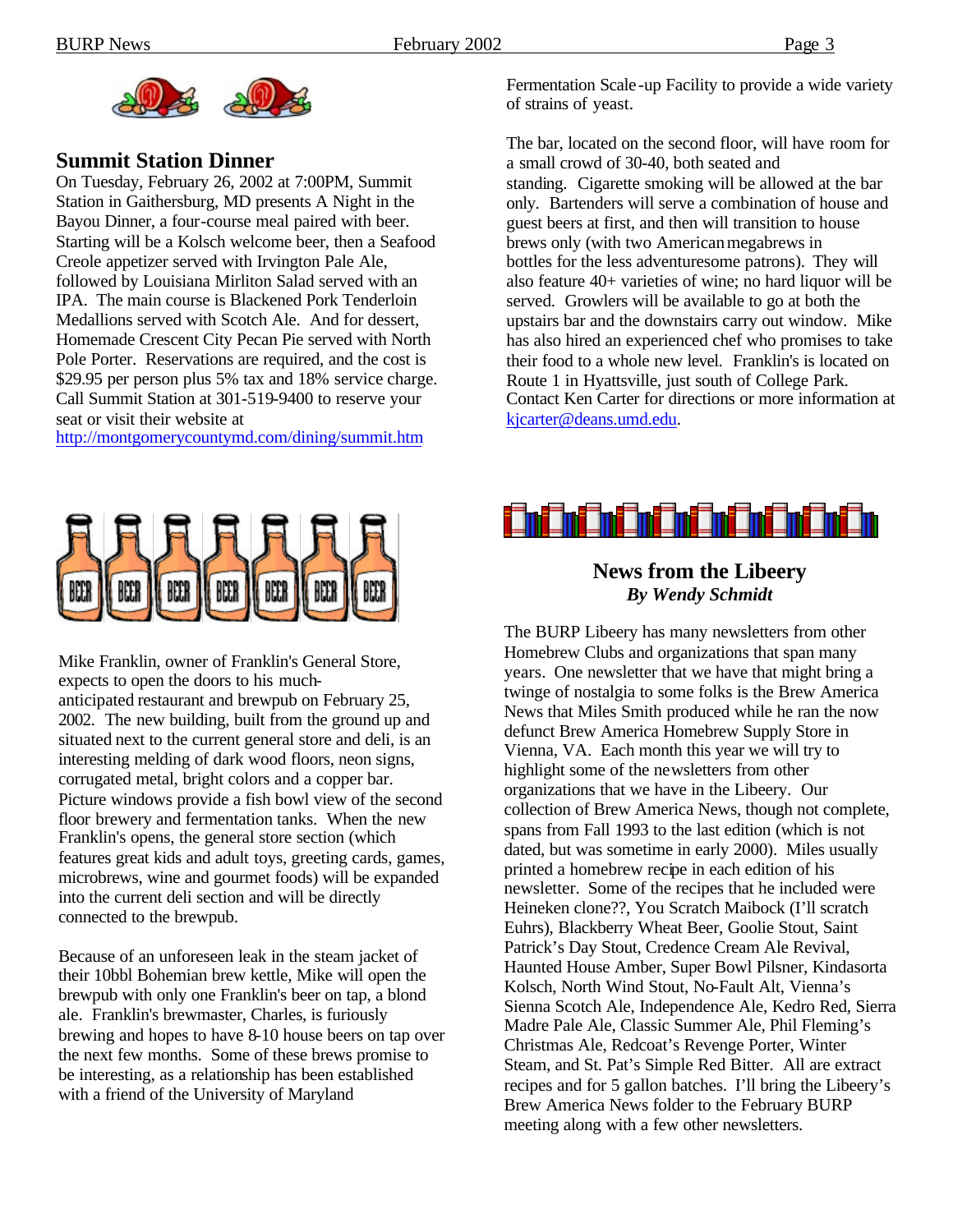# **Editors' Corner** *By Christine Lewis, Minister of Truth*

Congratulations to all returning and newly elected BURP officers for 2002. I appreciate you voting for me (tough competition!!) and look forward to serving you as Minister of Truth in the upcoming year.

Since there is only a three-week gap between the February and March meeting, I need all submissions for the March newsletter no later than Saturday, March 2nd. I will be leaving the country on March 6, along with 12 of my closest BURP buddies for 7 days in Franconia (Northern Bavaria) and 4 days in and around Munich to attend the Starkbierfest. I'll get a chance to practice my bad German. En Prosit.

There will be more to follow on this trip in the upcoming newsletters.

# **? ? ? ? ? ? ? ? ? ? ? ?**  *Answer to January Rydlun's RYDler:*

In order of 2000 sales volume, the largest Regional and Craft Brewers, according to MODERN BREWERY AGE, are:

- 1. Genesee, Rochester, NY @ 1,350,000 31-Gal. Barrels
- 2. Boston Beer, MA [Sam Adams]
- 3. Latrobe, PA
- 4. D.G.Yuengling & Son, Pottsville, PA
- 5. Sierra Nevada, Chico, CA
- 6. Minnesota Brewing
- 7. Jacob Leinenkugel, Chippewa Falls, WI [sub.of Miller]
- 8. Matt, Utica, NY
- 9. Pittsburgh
- 10 Spoetzl, Shiner, TX @ 261,727 bbls

(*Old Dominion, Ashburn, VA, was #38 w/ 26,640 bbls*)



## **FOOTnote to December RYDler:**

#### **THREE COMPANY MERGER WOULD CREATE WORLD'S BIGGEST BREWER**

New reports have surfaced that a merger between Miller Brewing Co. of Wisconsin, Scottish  $\&$  Newcastle of UK, and South African Breweries, is in the works. It would make the new company the largest brewer in the world, surpassing Anheuser-Busch. The Milwaukee Journal reports that the deal could be announced as early as March. Miller is the world's sixth larger brewer, SAB the fifth and Scottish & Newcastle the seventh. http://www.realbeer.com/news/articles/news-001661.html

| <b>Office</b>          | <b>Officer</b>        | <b>Phone/E-mail</b> |
|------------------------|-----------------------|---------------------|
| <b>Fearless Leader</b> | <b>Bill Ridgely</b>   | $(301) 762 - 6523$  |
|                        |                       | ridgely@burp.org    |
| <b>Minister</b> of     | Wendy Aaronson        | $(301) 762 - 6523$  |
| Enlightenment          |                       | aaronson@burp.org   |
| <b>Co-Ministers of</b> | <b>Steve Marler</b>   | $(703)$ 527-4628    |
| <i>Culture</i>         | <b>Robert Stevens</b> | marler@burp.org     |
|                        |                       | $(301)$ 588-0580    |
|                        |                       | roanne2@aol.com     |
| <b>Minister</b> of     | Christine Lewis       | $(301)$ 412-7317    |
| <b>Truth</b>           |                       | christinel@msn.com  |
| <b>Minister</b> of     | Bob Kepler            | (703) 218-3776      |
| Propaganda             |                       | kepler@burp.org     |
| Minister of            | Kathy Koch            | $(703)$ 256-4285    |
| <b>Prosperity</b>      |                       | kdkoch@erols.com    |
| Minister of the        | Jamie Langlie         | (301) 933-3081      |
| Web                    | Paul Langlie          | langlie@burp.org    |
| Libeerian              | Wendy Schmidt         | (703) 866-0752      |
|                        |                       | schmidt@burp.org    |

# **BURP OFFICERS**

# **? ? ? ? ? ? ? ? Rydlun's RYDler**

Shall we play "What ever happened to...?"

- 1.] Leuwenbrau?
- 2.] Ballentine Ale?
- 3.] Red Neck?

Answers in the March issue.

**? ? ? ? ? ? ? ?**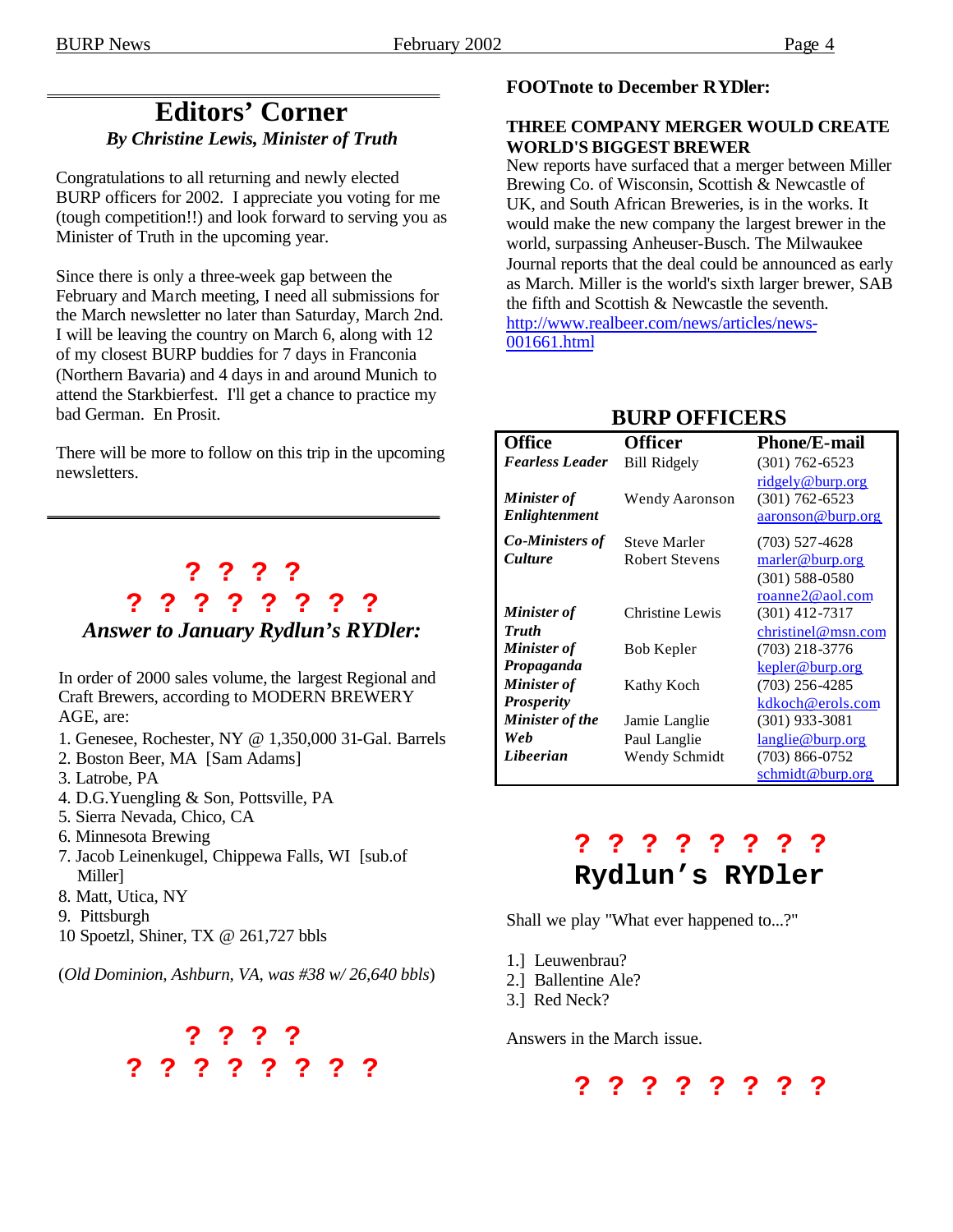# **Dan McCoubrey Memorial Stout Competition**

## *By Steve Marler & Robert Stevens Co-Ministers of Culture*

During March there will be two club competitions. The first contest will be the Dan Mccoubrey Memorial Stout contest which is one of BURP's most popular events. The second contest is the AHA club only Porter qualifying contest. Since both these contests are being judged according to BJCP guidelines, Brewer of the Year and Freshman Brewer of the Year points will be awarded for both contests. If you are unable to get your entry to the monthly meeting by 1:30 pm, arrangements can be made to drop your entries. off at Robert or Steve's house up to a couple of days before meeting. Just make sure to contact us by either email or phone to insure that someone is home to receive your entries It is interesting that these two contests are being held on the same month since they are modern versions of the same London style Porter. If you are interested in the history of the modern Porter or Stout, the Classic Beer Style Series books for these beers styles have an extensive history of their origins. You might want to check the BURP library for a copy of these books.

# **Porters**

Porters is a term that has been used to describe a dark ale since the 1700's but it's flavor profile and strength changed significantly over the years. Cindy Renfrow - Culinary & Brewing History Links,

http://members.aol.com/renfrowcm/links.html or http://www.allaboutbeer.com/homebrew/porter.html are sources if you are interested in making historic beers. Porter popularity decreased until production ceased in England in the 1930s or 1940s and Ireland's production stopped the 1970's. The current versions of this style, with the notable exception of Yuengling's Porter, are reinterpretations of the original.

The BJCP Guidelines for Porters are:

**Robust** Porter (16A) is a dark ale with a fairly full body, coffee-like dryness from the use of roasted malts (as opposed to the roasted barley character of stouts), a malty flavor, and a strong hop character that balances these other factors. Dark brown to black in color. The

OG, IBU and color are 1.040-1058, 25-40 and 30+ respectfully.

**Brown Porter** (16B) is generally lower in alcohol than a robust porter with less roast malt character. Medium malt sweetness with low hop aroma and flavor. Medium light body. Some versions are made with lager yeast. Medium to dark brown in color Starting gravities tend to be lower than Robust Porters. The OG, IBU and Color are 1040-1.050, 20-30, 20-35 respectfully.

Some observations about brewing a Porter

- The base malt is pale malt. A good pale extract can substitute for the pale malt.
- ß A variety of and different amounts of roasted malts can be used depending on the type of finish desired. Chocolate malt appears to be the primary dark malt in a Brown Porter while a Robust has a combination of black grains. Terry Foster in his Porter book suggests that you can use up to 8 ozs of chocolate malt, or up to 6 ozs of a black malt/ chocolate malt mixture for five gals. The black malt, and any crystal, can be steeped if you are using extracts.
- ß Some people are using up to a pound of Brown malt in their Robust Porter recipes.
- ß Crystal Malt can be up to 10 percent of your grist weight depending on the dark malt you use.
- Water should be medium to high level of carbonate, sodium, and chloride. You might want to choose calcium over calcium sulfate (gypsum).
- ß Saccharification rest is in the range of 152 to 154 degree.
- You can chose a variety of flavoring hops depending on the flavors profile you desire.
- ß Ferment with a good English ale yeast that attenuates well and produces a nice fruit character.

A good guide for a Brown Porter is Bill Ridgely's winning Real Ale Brown Porter, which was printed in a recent BURP newsletter. Foster Entire Butt Robust Porter is listed below.

|                     | 5 Gallons Mash | 5 Gallons Extract |
|---------------------|----------------|-------------------|
| Pale Malt           | 7.6 lbs        |                   |
| <b>Crystal Malt</b> | $0.75$ lbs     | $0.75$ lbs        |
| Pale Syrup          |                | 6 lbs             |
| Pale Dry            |                | $6 \text{ ozs}$   |
| Extract             |                |                   |
| Chocolate Malt      | $0.5$ lbs      | $0.5$ lbs         |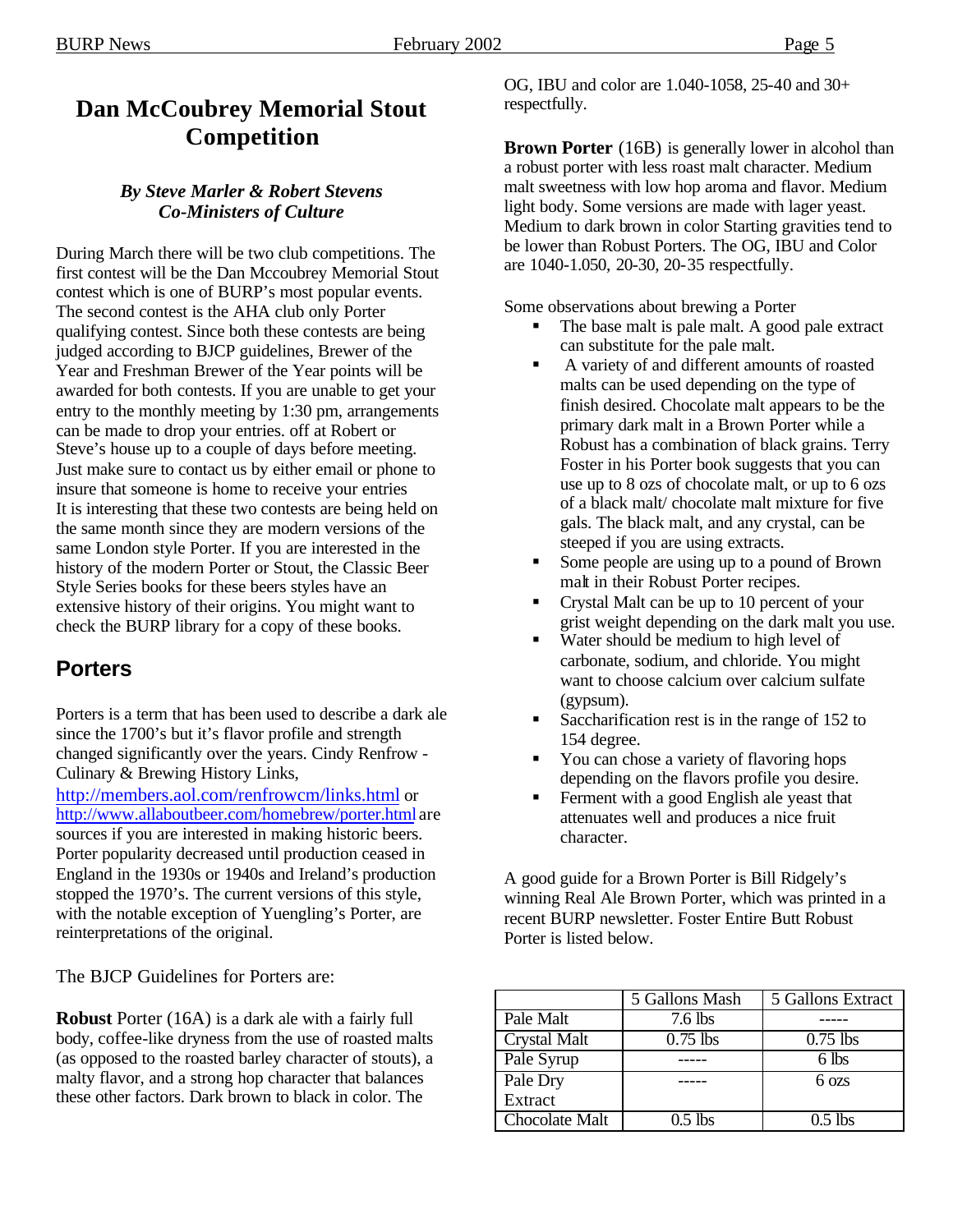Bittering Hops: Northern Brewer 33 IBUs

Mash Temp: 151 to152 degrees F OG: 1.052 FG: 1011 to 1.013

## **Stouts**

Compared to Porters, modern day Stouts are better known and the styles are better defined. Stouts tend to have a bigger body than Porters. Unmalted barley and high hop bitterness are predominate flavors in Stout. Stouts do not necessarily have a higher alcohol content then Porters.

Ray Daniels' keys for successfully brewing a stout are:

- Use pale malt or pale extract for 70 to 90 percent of the grist.
- **■** Use roast barley (or other black grains) for about 10 percent of the grist.
- Consider addition of other specialty grains. Up to 10 percent wheat, flaked barley, or Carapils for a dry or foreign stout or 3 to 6 percent oatmeal.
- Mash at 150 to 155 degrees.

 There are four styles of Stouts included in the Dan McCoubrey Memorial Stout contest.

**Dry Stout** (15A) is rich, dry extra-dark, almost black ale. The dryness comes from the use of roasted unmalted barley and a high hop-bittering rate; flaked unmalted barley may also add to creaminess. A small percentage of soured beer is sometimes added to balance the dry roast flavors. Starting gravities are low in Ireland and higher elsewhere. OG range is 1.035-1.055 and the IBU is 25-40.

The following is Bruce Ross' Dry Stout recipe from http://brewery.org/brewery/cm3/recs/05\_142.html

## *Ingredients: (6 gallons)*

- 7.50 lb. Pilsner 2-row
- 0.50 lb. Cara-Pils Dextrine
- 2.00 lb. Flaked Barley
- 1.50 lb. Roast Barley
- 0.50 oz. Chinook 12.8% 60 min
- 0.50 oz. Kent Golding 5.2% 60 min
- yeast

## *Procedure:*

Boil temperature of water: 212F Grain Starting Temperature: 65F Desired Grain/Water Ratio: 1.5 quarts/pound Strike Water: 4.31 gallons of water at 163F First Mash Temperature: 149F Second Mash Temperature: 153F Boiling Water to add: 0.34 gallons

Water Absorbed by Grain: 1.15 gal Water Evaporated during boil: 3.00 gal Wort Left in Brewpot: 0.33 gal Add 5.83 gal of water to yield 6.0 gal of wort

#### Notes:

1. Add 1 gallon soured beer to boil. (When cooled, return 1 gallon to the souring bottle and let set with airlock until next batch is brewed!).

2. Use 2 Tbs gypsum and 1 tsp CaCo3 to mash water, acidify sparge to 5.2 pH with lactic acid.

## *Specifics:*

- OG: 1045
- FG: 1011
- Alcohol:  $4.4\%$

**Sweet Stout** (15B) is an English style of stout. Dark roasted grains and malts dominate the flavor as in dry stouts, though generally some unfermented sugar is left in the beer. Lactose is often added to provide this residual sweetness. Very black amber to black color. Gravities are low in England, higher in the export product. Hopping is moderate and tends to be lower then dry stouts. The OG range is 1.038-1.056 and IBU is 15- 25.

## http://brewery.org/brewery/cm3/recs/05\_03.html

has the following recipe for a sweet stout from by Marty Albini.

- 4 pounds, dark malt extract
- 2 pounds, soft brown sugar
- 8 ounces, gravy browning (caramel)
- 1-3/4 ounces, Fuggles hops